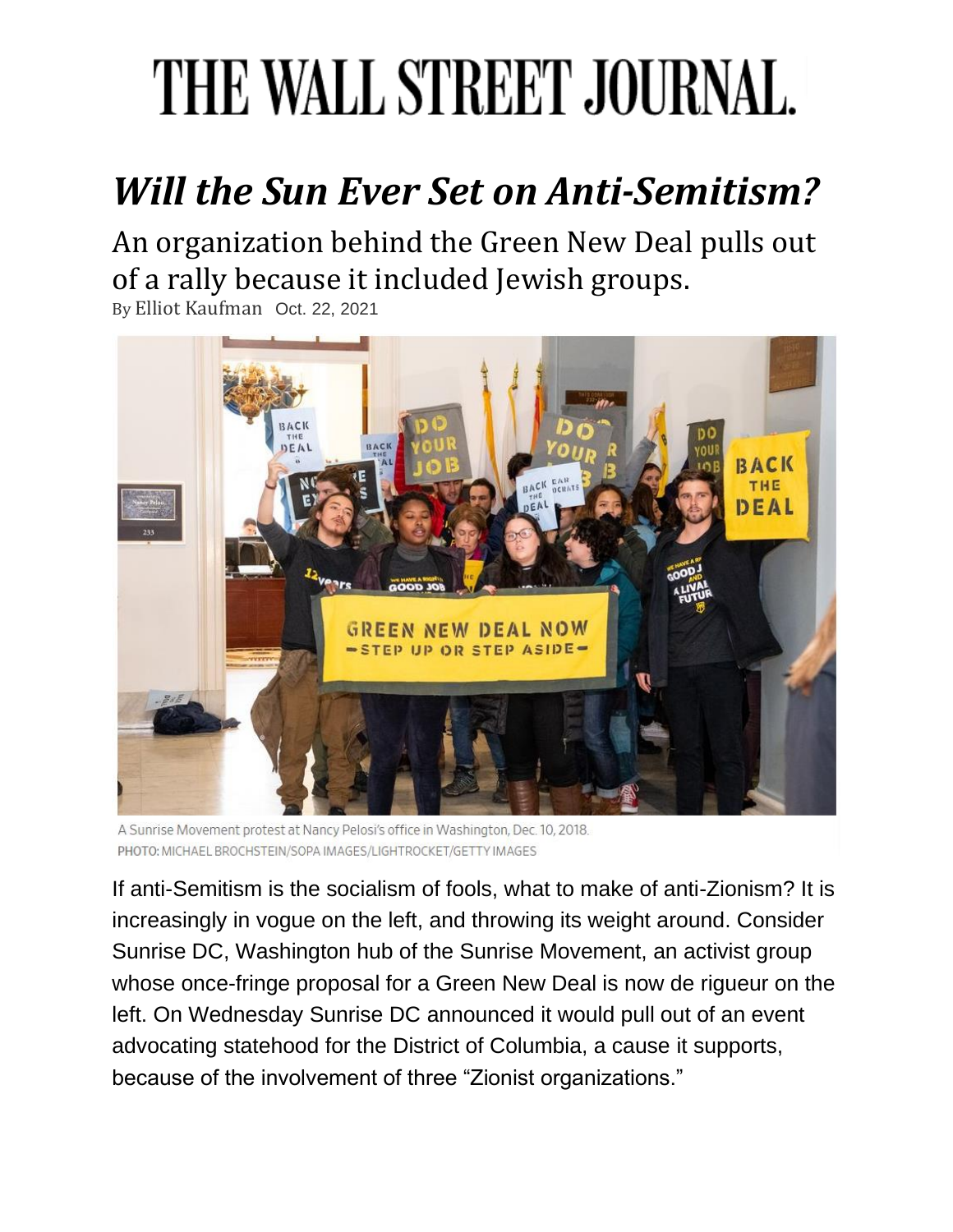All three groups are liberal. The National Council of Jewish Women gives ["Israel grants"](https://www.ncjw.org/ncjws-2021-israel-grant-recipients/) to Women Lawyers for Social Justice and a group helping Palestinian women. The Jewish Council for Public Affairs wants to "end mass incarceration," rejoin the Paris Climate Accord and secure a two-state solution. The Religious Action Center of Reform Judaism represents the most liberal major Jewish denomination. It urges "immigration justice" and promises to "address our own behaviors, practices and policies through the lens of racial equity, diversity, and inclusion."

If even these groups can be deemed toxic on the left—and Sunrise DC calls on an activist coalition to banish them—which Jews can't? This points to an unavoidable fact: Anti-Zionism means marginalizing American Jews, some 90% of whom have positive views of Israel per Gallup's [review of](https://news.gallup.com/opinion/polling-matters/247937/americans-views-israel-remain-tied-religious-beliefs.aspx)  [studies.](https://news.gallup.com/opinion/polling-matters/247937/americans-views-israel-remain-tied-religious-beliefs.aspx) A token anti-Israel fringe doesn't change that.

Take anti-Zionist logic to its conclusion. If the effort for D.C. statehood must exclude Zionists, shouldn't the Democratic Party do the same? How about university faculties, media outlets and other major corporations? Arguing that Zionism is racism and silence is complicity, a successful American anti-Zionism would arrive at Ruth Wisse's definition of anti-Semitism: the organization of politics against the Jews.

Justifying such a politics has always required dishonesty. In its statement, Sunrise DC asserts: "Given our commitment to racial justice, selfgovernance and indigenous sovereignty, we oppose Zionism." The third plank is particularly galling, as Zionism entails the return of an indigenous people, the Jews, to sovereignty in their homeland, where they've had a continuous presence since biblical times.

Asked Thursday about the exclusion of Jews and about Jewish indigeneity, the national Sunrise group didn't elaborate. It issued its own statement distancing itself from that of its affiliate: "Sunrise DC made a decision to issue this statement, and we weren't given the chance to look at it before it became public." On Friday, after critics noted that other pro-Zionist groups had escaped the local chapter's notice, the national organization issued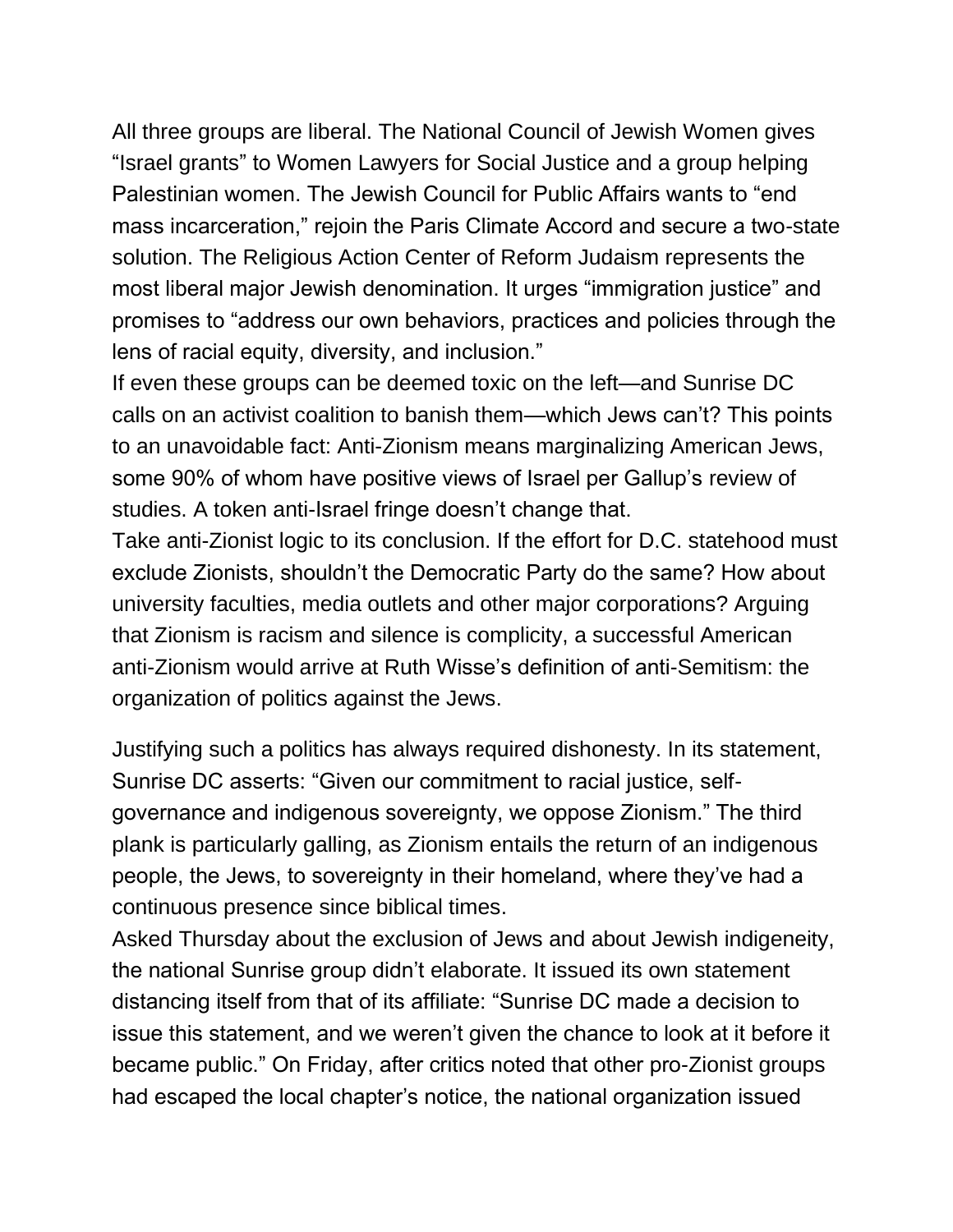another statement: "Sunrise DC's statement and actions are not in line with our values. Singling out Jewish organizations for removal from a coalition, despite others holding similar views, is antisemitic and unacceptable."

Sunrise DC didn't reply to questions. Its original statement denies the Jewish connection to the land by calling Israel "a colonial project." Like so much anti-Zionism, this stuff is the dregs of Soviet "anti-imperialist" and Arab nationalist rhetoric. For 2,000 years, Jews have prayed three times a day for the restoration of Jewish sovereignty in the land of Israel. It is crude propaganda to shunt Zionism, with its anticolonial struggle against the British, into the same category as, say, French colonization of Algeria. If Jews are interlopers in Israel, where is their home? If Israel is a colony, what is the metropole?

Next, Sunrise DC complains: "Palestinians living in Gaza and the West Bank cannot vote in Israel, despite the fact that these territories are occupied and effectively governed by the state." That is untrue. Israel intervenes to protect itself, but Hamas governs Gaza, and the Palestinian Authority governs Palestinian parts of the West Bank. Neither Palestinian faction has held an election in years, but Sunrise DC doesn't mention that. That's another anti-Zionist tendency: Don't get worked up about Palestinian deprivation if Israel can't be blamed.

Sunrise DC panders to American sensibilities by condemning Israeli discrimination against "Black and brown Jewish-Israelis." These Jews may now be useful as a cudgel against Israel, but their history illuminates the necessity of the Jewish state. In the 1980s and '90s, Israel airlifted thousands of black Jews from Ethiopia, rescuing them from famine and violence. Mizrahim, the "brown" Jews of Sunrise DC's taxonomy, constitute a majority of Israeli Jews. They were absorbed after violent expulsions from Arab lands. Anti-Zionists now demand their return to life as a vulnerable minority under Arab rule.